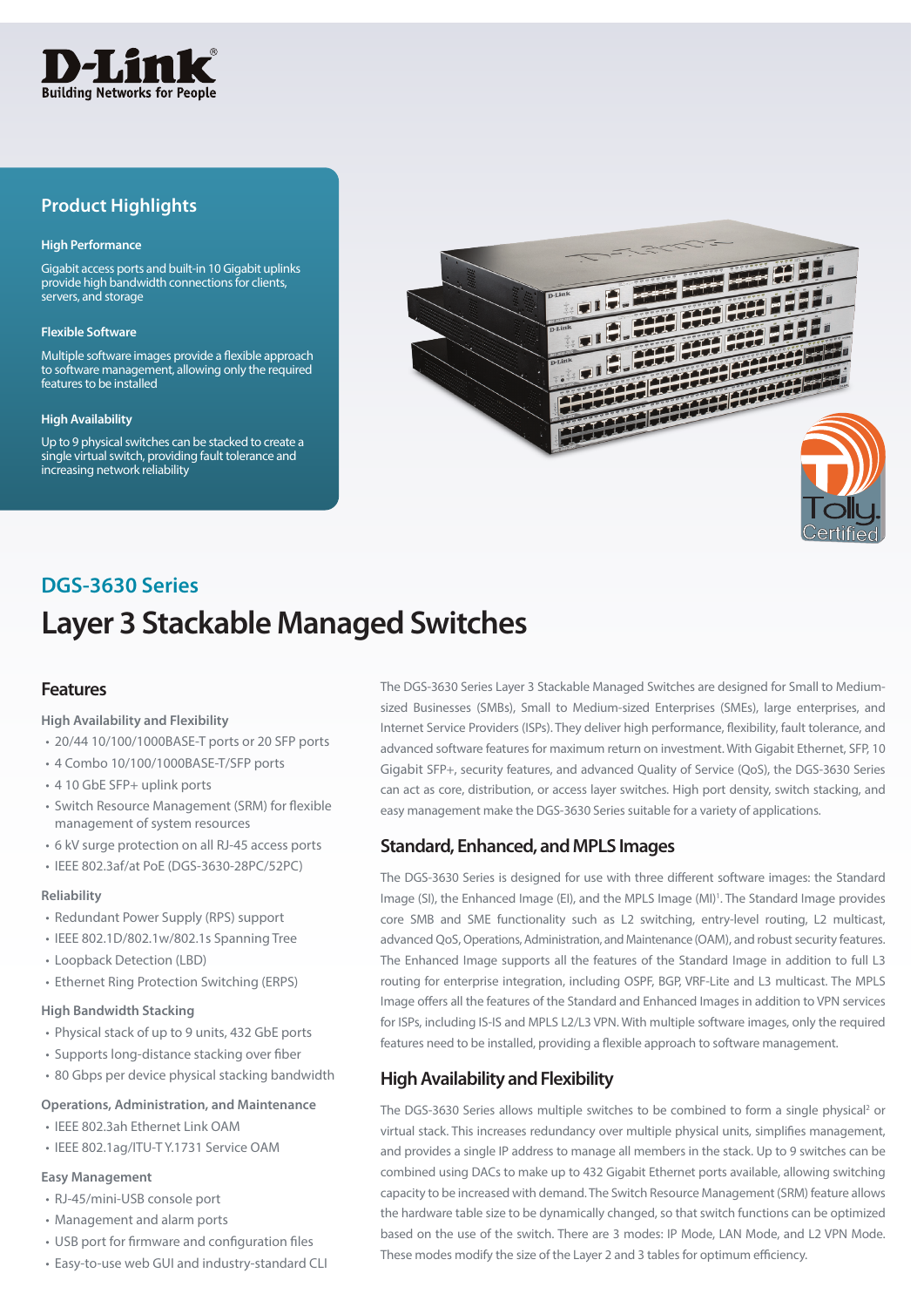

#### **Switch and Link Failover**

In addition to traditional Spanning Tree Protocol (STP), Rapid Spanning Tree Protocol (RSTP), and Multiple Spanning Tree Protocol (MSTP), the DGS-3630 Series also supports advanced Ethernet failover redundancy technologies, such as ERPS and FlexLink. Ethernet Ring Protection Switching (ERPS) provides millisecond-level failover in a ring topology. Meanwhile, FlexLink offers link failover on designated switch ports, providing link redundancy without STP or LBD.

### **Security, Performance, and Availability**

The DGS-3630 Series provides a complete set of security features including multi-layer Access Control Lists (ACLs) and 802.1X user authentication via TACACS+ and RADIUS. The DGS-3630 Series also offers extensive VLAN support, including GVRP and 802.1Q VLAN to enhance security and performance. A robust set of QoS features help ensure that critical network services such as Voice over IP and video conferences are given high priority through the network. The D-Link Safeguard Engine increases the switches' reliability, serviceability, and availability by preventing traffic flooding caused by malicious attacks.

### **Versatile Management**

The DGS-3630 Series provides the D-Link Network Assistant (DNA) utility, an industry-standard CLI, and an intuitive web-based management interface that enables administrators to set up and remotely manage their networks. Support for SNMP allows centralized management of a large number of devices and out-of-band management is available via a dedicated console port. A mini-USB console port allows the DGS-3630 Series to be managed without any extra connectors, and a USB Type A port can be used to connect a storage device to store logs, configuration settings, and firmware images. The DHCP auto-configuration and auto-image features enable deployment of multiple switches automatically, saving costs for mass deployment. The DGS-3630 Series furthermore integrates essential features of OpenFlow 1.3, allowing the switches to be managed using an OpenFlow controller<sup>6,7</sup>.

#### **Power over Ethernet (PoE) Support**

The DGS-3630-28PC and DGS-3630-52PC models feature Power over Ethernet, which allows PoE-powered devices to be powered by the switch through a standard Ethernet cable. Both models support the IEEE 802.3af PoE and IEEE 802.3at PoE+ standards, providing up to 30 W of power per port. PoE effectively reduces deployment time for PoE devices such as IP cameras, VoIP phones, and access points, and eliminates the cost for additional electrical cabling. Both models feature a 370 W PoE power budget which can be increased to 740 W when outfitted with the DPS-700 redundant power supply, allowing the switches to power even more devices. Additionally, an extended Link Layer Discovery Protocol (LLDP) automatically negotiates and manages the power feed to IEEE 802.3at PoE+ powered devices for optimal power distribution.

### **6 kV Surge Protection**

The DGS-3630 Series features built-in 6 kV surge protection on all PoE and non-PoE Ethernet access ports, and requires no external surge protection devices. This effectively protects the switches against sudden electrical surges caused by events such as lightning strikes or unstable electrical current. Builtin 6 kV surge protection significantly reduces the chance of equipment being damaged from electrical surges, and effectively lowers maintenance costs by minimizing the need for expensive equipment repairs or replacement.

### **D-Link Green Technology**

The DGS-3630 Series features D-Link Green technology, which includes a power-saving mode, smart fan feature, reduced heat dissipation, and cable length detection. The power-saving feature automatically powers down ports that have no link or link partner, and ensures that LEDs are shut off when not needed. The smart fan<sup>3</sup> feature enables the built-in fans to automatically activate above a certain temperature threshold, providing continuous, reliable, and eco-friendly operation of the switch.

| <b>Technical Specifications</b> |                                                                                           |                                                                                                        |                                                                                                        |
|---------------------------------|-------------------------------------------------------------------------------------------|--------------------------------------------------------------------------------------------------------|--------------------------------------------------------------------------------------------------------|
| General                         | DGS-3630-28SC                                                                             | DGS-3630-28TC                                                                                          | DGS-3630-52TC                                                                                          |
| Size                            | • 19-inch, 1U rack-mount size                                                             |                                                                                                        |                                                                                                        |
| Interfaces                      | • 20 x SFP ports<br>• 4 x Combo 10/100/1000BASE-T/SFP<br>ports<br>+ 4 x 10 GbE SFP+ ports | • 20 x 10/100/1000BASE-T ports<br>• 4 x Combo 10/100/1000BASE-T/SFP<br>ports<br>+4 x 10 GbE SFP+ ports | • 44 x 10/100/1000BASE-T ports<br>• 4 x Combo 10/100/1000BASE-T/SFP<br>ports<br>+4 x 10 GbE SFP+ ports |
| Console Port                    | • RJ-45 and Mini-USB console ports for out-of-band CLI management                         |                                                                                                        |                                                                                                        |
| Management Port                 | • 10/100/1000BASE-T RJ-45 Ethernet port for out-of-band IP management                     |                                                                                                        |                                                                                                        |
| Alarm Port                      | $\cdot$ 1 x RJ-45 port                                                                    |                                                                                                        |                                                                                                        |
| <b>USB Port</b>                 |                                                                                           | • 1 x USB 2.0 Type A port                                                                              |                                                                                                        |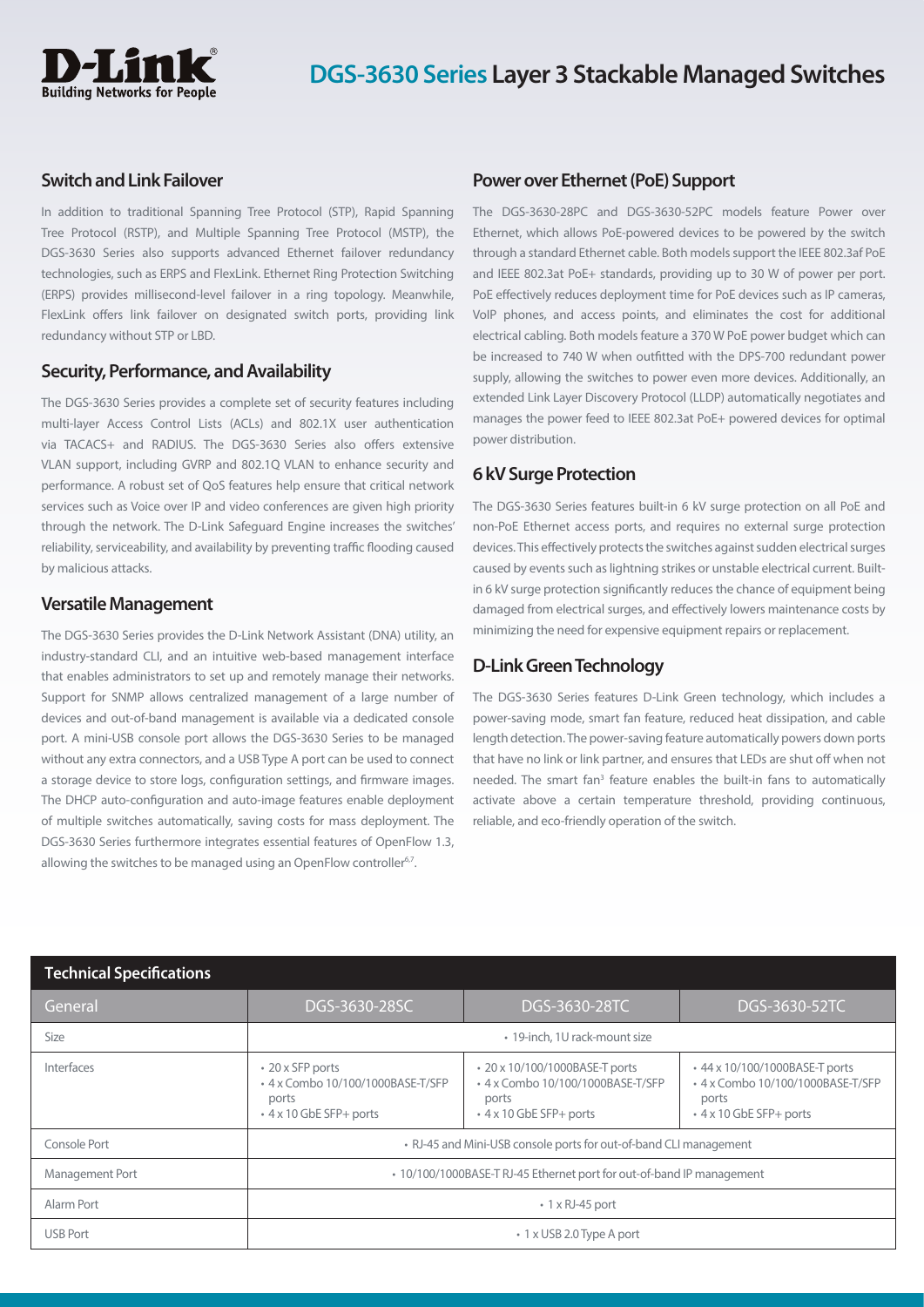

| Performance                      |                                                      |                                               |                      |
|----------------------------------|------------------------------------------------------|-----------------------------------------------|----------------------|
| <b>Switching Capacity</b>        | • 128 Gbps                                           | • 128 Gbps                                    | • 176 Gbps           |
| Packet Forwarding Rate           | • 95.24 Mpps                                         | • 95.24 Mpps                                  | • 130.95 Mpps        |
| Packet Buffer                    |                                                      | • 4 MBytes                                    |                      |
| <b>MAC Address Table</b>         |                                                      | • 68K entries <sup>4</sup>                    |                      |
| IPv4 Routing Table               |                                                      | • 16K entries                                 |                      |
| IPv6 Routing Table               |                                                      | • 7K entries                                  |                      |
| IPv4 Forwarding Table            |                                                      | • 32K entries <sup>4</sup>                    |                      |
| IPv6 Forwarding Table            |                                                      | $\cdot$ 16K entries <sup>4</sup>              |                      |
| Jumbo Frame Size                 |                                                      | • 12 KBytes                                   |                      |
| Physical                         |                                                      |                                               |                      |
| <b>MTBF</b>                      | · 280,612.09 hours                                   | · 300,190.46 hours                            | • 263,936.78 hours   |
| Acoustics                        | $\cdot$ 56 dB(A)                                     | $-52.7 \text{ dB}(A)$                         | $-53.9$ dB(A)        |
| <b>Heat Dissipation</b>          | • 216.81 BTU/h                                       | • 144.58 BTU/h                                | • 212 BTU/h          |
| Power Input                      |                                                      | • 100 to 240 VAC 50/60 Hz                     |                      |
| Maximum Power Consumption        | •63.58W                                              | $-42.4W$                                      | $-62W$               |
| <b>Standby Power Consumption</b> | $-30.1W$                                             | $-28.1W$                                      | $-36W$               |
| <b>Dimensions</b>                |                                                      | + 441 x 259.8 x 44 mm (17.4 x 10.2 x 1.73 in) |                      |
| Weight                           | • 3.79 kg (8.36 lbs)                                 | • 3.74 kg (8.25 lbs)                          | • 4.04 kg (8.91 lbs) |
| Ventilation                      | $\cdot$ 2 x smart fans <sup>3</sup>                  |                                               |                      |
| <b>Operating Temperature</b>     | • -5 to 50 °C (23 to 122 °F)                         |                                               |                      |
| Storage Temperature              | • -40 to 70 °C (-40 to 158 °F)                       |                                               |                      |
| <b>Operating Humidity</b>        | • 10% to 95% RH                                      |                                               |                      |
| <b>Storage Humidity</b>          | • 5% to 95% RH                                       |                                               |                      |
| Surge Protection                 | • 6 kV surge protection on all Ethernet access ports |                                               |                      |
| <b>Safety Certifications</b>     | · cUL, CB, CE, CCC, BSMI                             |                                               |                      |
| EMI/EMC                          | • CE, FCC Class A, C-Tick, VCCI, BSMI, CCC           |                                               |                      |
| IPv6 Ready Certification         | • IPv6 Ready Logo Phase-2                            |                                               |                      |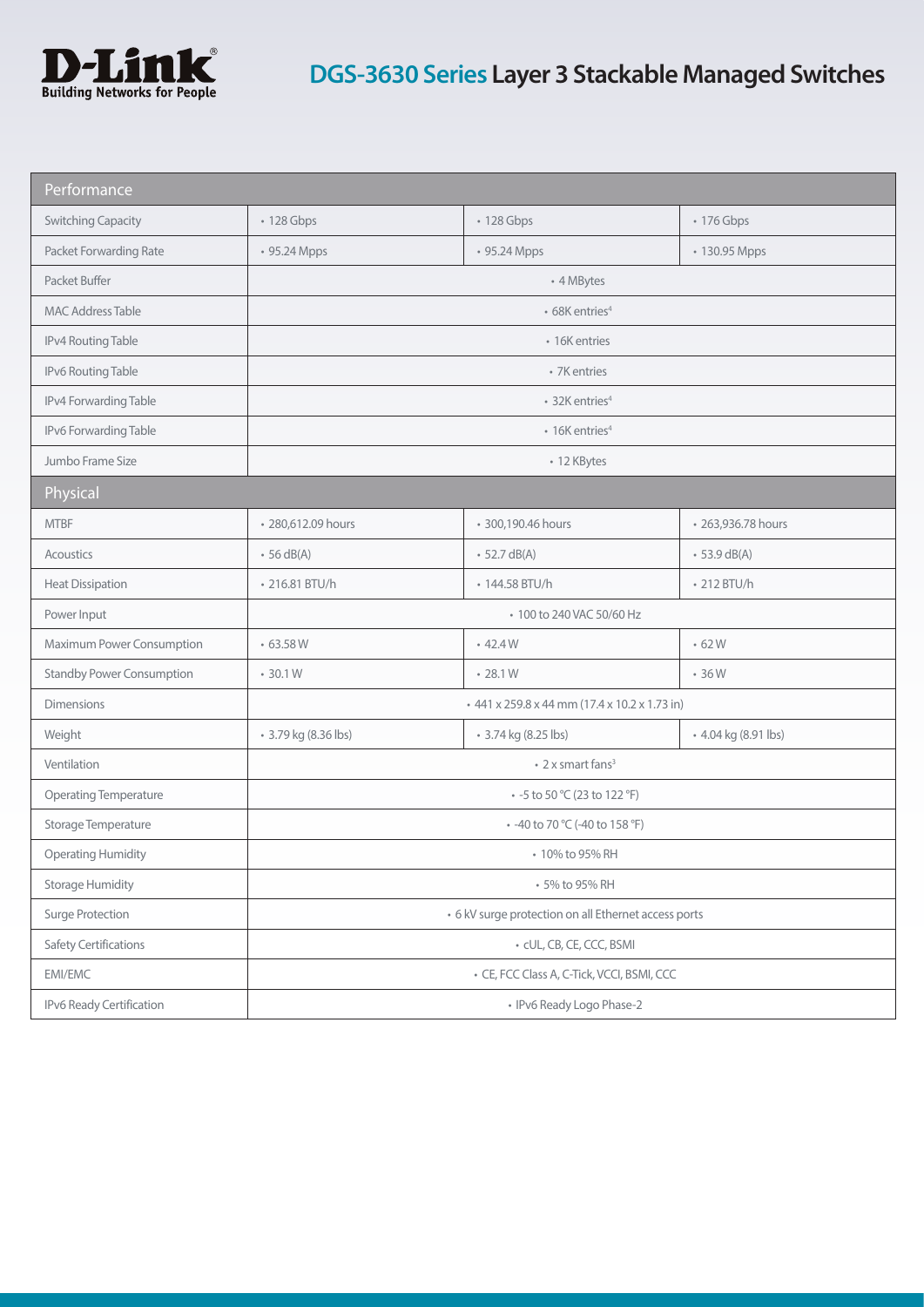

| <b>Technical Specifications</b>  |                                                                                                              |                                                                                                             |
|----------------------------------|--------------------------------------------------------------------------------------------------------------|-------------------------------------------------------------------------------------------------------------|
| General                          | DGS-3630-28PC                                                                                                | DGS-3630-52PC                                                                                               |
| Size                             |                                                                                                              | • 19-inch, 1U rack-mount size                                                                               |
| Interfaces                       | • 20 x 10/100/1000BASE-T PoE ports<br>• 4 x Combo 10/100/1000BASE-T PoE/SFP ports<br>+ 4 x 10 GbE SFP+ ports | +44 x 10/100/1000BASE-T PoE ports<br>+ 4 x Combo 10/100/1000BASE-T PoE/SFP ports<br>• 4 x 10 GbE SFP+ ports |
| Console Port                     |                                                                                                              | • RJ-45 and Mini-USB console ports for out-of-band CLI management                                           |
| Management Port                  |                                                                                                              | • 10/100/1000BASE-T RJ-45 Ethernet port for out-of-band IP management                                       |
| Alarm Port                       |                                                                                                              | $\cdot$ 1 x RJ-45 port                                                                                      |
| <b>USB Port</b>                  |                                                                                                              | • 1 x USB 2.0 Type A port                                                                                   |
| Performance                      |                                                                                                              |                                                                                                             |
| <b>Switching Capacity</b>        | • 128 Gbps                                                                                                   | • 176 Gbps                                                                                                  |
| Packet Forwarding Rate           | • 95.24 Mpps                                                                                                 | • 130.95 Mpps                                                                                               |
| Packet Buffer                    |                                                                                                              | • 4 MBytes                                                                                                  |
| <b>MAC Address Table</b>         |                                                                                                              | • 68K entries <sup>4</sup>                                                                                  |
| IPv4 Routing Table               |                                                                                                              | • 16K entries                                                                                               |
| IPv6 Routing Table               |                                                                                                              | • 7K entries                                                                                                |
| IPv4 Forwarding Table            |                                                                                                              | • 32K entries <sup>4</sup>                                                                                  |
| IPv6 Forwarding Table            |                                                                                                              | • 16K entries <sup>4</sup>                                                                                  |
| Jumbo Frame Size                 |                                                                                                              | • 12 KBytes                                                                                                 |
| Power over Ethernet (PoE)        |                                                                                                              |                                                                                                             |
| PoE Standards                    |                                                                                                              | • IEEE 802.3af/at                                                                                           |
| PoE Power Budget                 |                                                                                                              | • 370 W (740 W with DPS-700 RPS redundant power supply)                                                     |
| Physical                         |                                                                                                              |                                                                                                             |
| <b>MTBF</b>                      | · 259,222.76 hours                                                                                           | • 199,929.76 hours                                                                                          |
| <b>Acoustics</b>                 | $-48.2 \text{ dB}(A)$                                                                                        | $\cdot$ 51.9 dB(A)                                                                                          |
| <b>Heat Dissipation</b>          | • 1600.31 BTU/h                                                                                              | • 1653.85 BTU/h                                                                                             |
| Power Input                      | • 100 to 240 VAC 50/60 Hz                                                                                    |                                                                                                             |
| Maximum Power Consumption        | • PoE off: 44.3 W<br>• PoE on: 469.3 W                                                                       | • PoE off: 54.1 W<br>• PoE on: 485 W                                                                        |
| <b>Standby Power Consumption</b> | •34.6W                                                                                                       | .44.6W                                                                                                      |
| <b>Dimensions</b>                |                                                                                                              | +441 x 380 x 44 mm (17.4 x 15 x 1.73 in)                                                                    |
| Weight                           | • 5.88 kg (12.96 lbs)                                                                                        | • 6.30 kg (13.89 lbs)                                                                                       |
| Ventilation                      |                                                                                                              | • 4 x smart fans <sup>3</sup>                                                                               |
| <b>Operating Temperature</b>     | • -5 to 50 °C (23 to 122 °F)                                                                                 |                                                                                                             |
| Storage Temperature              |                                                                                                              | • -40 to 70 °C (-40 to 158 °F)                                                                              |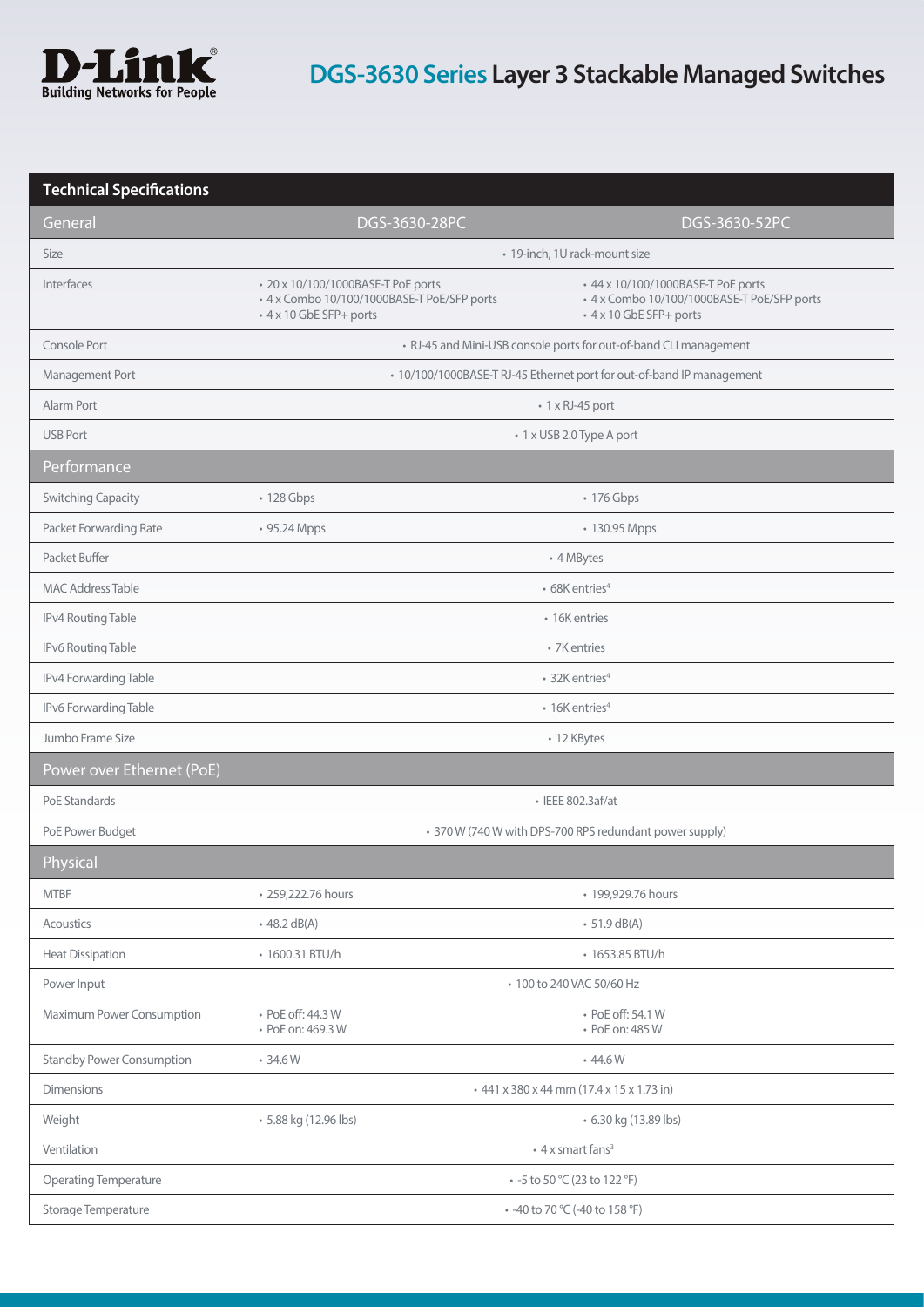

| <b>Operating Humidity</b>    | • 10% to 95% RH                                      |
|------------------------------|------------------------------------------------------|
| <b>Storage Humidity</b>      | $\cdot$ 5% to 95% RH                                 |
| Surge Protection             | • 6 kV surge protection on all Ethernet access ports |
| <b>Safety Certifications</b> | • CUL, CB, CE, CCC, BSMI                             |
| <b>EMI/EMC</b>               | • CE, FCC Class A, C-Tick, VCCI, BSMI, CCC           |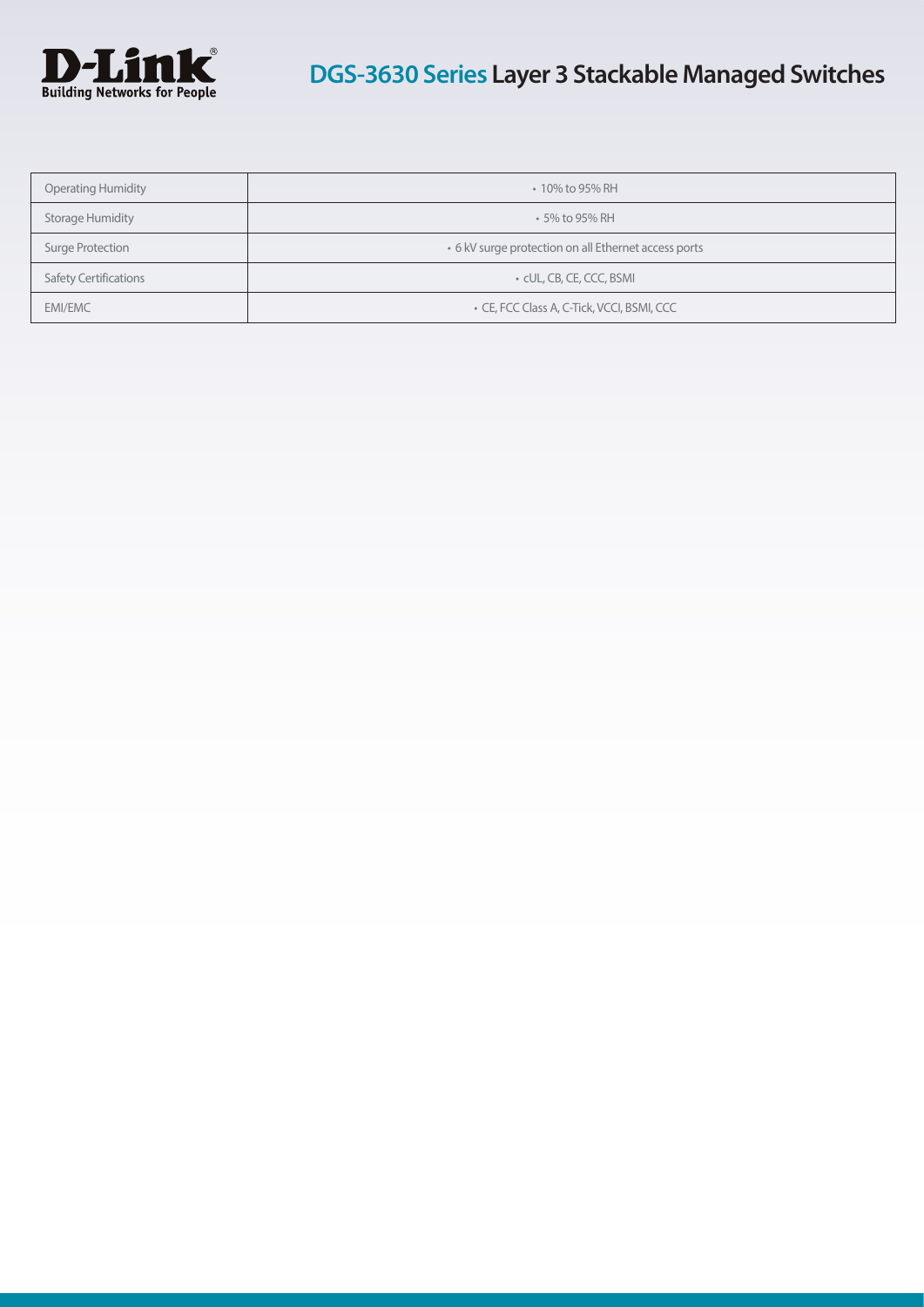

| <b>Standard Image Software Features</b> |                                                                                                                                                                                                                                                                                                                                                                                                                         |                                                                                                                                                                                                                                                                                                                                                                     |
|-----------------------------------------|-------------------------------------------------------------------------------------------------------------------------------------------------------------------------------------------------------------------------------------------------------------------------------------------------------------------------------------------------------------------------------------------------------------------------|---------------------------------------------------------------------------------------------------------------------------------------------------------------------------------------------------------------------------------------------------------------------------------------------------------------------------------------------------------------------|
| Stackability                            | • Physical stacking<br>• Up to 80 Gbps stacking bandwidth<br>• Up to 9 switches in a stack<br>• Ring/chain topology support                                                                                                                                                                                                                                                                                             | • Virtual stacking/clustering of up to 32 units<br>• Supports D-Link Single IP Management<br>• Up to 20 Gbps stacking bandwidth                                                                                                                                                                                                                                     |
| L <sub>2</sub> Features                 | • MAC Address Table : up to 68K entries <sup>4</sup><br>• Flow Control<br>• 802.3x Flow Control when using full-duplex for port<br>speed<br>• HOL Blocking Prevention<br>• Spanning Tree Protocol<br>• 802.1D STP<br>• 802.1w RSTP<br>• 802.1s MSTP<br>• Root Guard<br>• Loop Guard<br>• Jumbo Frame: up to 12 KBytes<br>· 802.1AX Link Aggregation<br>· Max. 32 groups per device, 8 ports per group                   | • ERPS (Ethernet Ring Protection Switching) version 2<br>• Port Mirroring<br>· Supports One-to-One, Many-to-One,<br>• Supports Mirroring for Tx/Rx/Both<br>• Supports 4 mirroring groups<br>• Flow Mirroring<br>• Supports Mirroring for Rx<br>• VLAN Mirroring<br>• RSPAN<br>• L2 Protocol Tunneling<br>• Multi-Chassis Link Aggregation Group (MLAG) <sup>6</sup> |
| <b>VLAN</b>                             | 802.1Q<br>· 802.1v Protocol-based VLAN<br>· Double VLAN (Q-in-Q)<br>• Port-based Q-in-Q<br>• Selective Q-in-Q<br>• Port-based VLAN<br>• MAC-based VLAN<br>• Subnet-based VLAN<br>• Private VLAN                                                                                                                                                                                                                         | • VLAN Group<br>• Max. 4K VLAN groups<br>• Max. 4094 VIDs<br>• Multicast VLAN (ISM VLAN for IPv4/IPv6)<br>• Voice VLAN<br>• Auto Surveillance VLAN<br>• VLAN Trunking<br>• GVRP: Up to 4K dynamic VLANs<br>• Asymmetric VLAN                                                                                                                                        |
| L <sub>2</sub> Multicast                | • MLD Snooping<br>• MLD v1/v2 Snooping<br>• Supports up to 4K MLD groups <sup>4</sup><br>• Host-based MLD Snooping Fast Leave<br>• Supports 64 static MLD groups<br>• MLD Snooping Querier<br>• Per VLAN MLD Snooping<br>• MLD Proxy Reporting<br>• 802.1ak MVRP <sup>8</sup>                                                                                                                                           | • IGMP Snooping<br>$\cdot$ IGMP v1/v2/v3<br>• Supports up to 8K IGMP groups <sup>4</sup><br>• Supports 64 static IGMP groups<br>• Per VLAN IGMP Snooping<br>• IGMP Snooping Querier<br>• Host-based IGMP Snooping Fast Leave<br>• PIM Snooping                                                                                                                      |
| L <sub>3</sub> Features                 | • IPv4 ARP/IPv6 ND: support up to 32K/16K <sup>4</sup><br>• 512 Static ARP<br>• Gratuitous ARP<br>• IP Interface<br>• Supports 256 interfaces<br>• Loopback Interface<br>• Proxy ARP<br>• Support local ARP proxy                                                                                                                                                                                                       | • IPv6 Tunneling<br>• Static<br>$\cdot$ ISATAP<br>$\cdot$ GRE<br>$\cdot$ 6to4<br>$\cdot$ VRRP v2/v3<br>• IP Helper                                                                                                                                                                                                                                                  |
| L3 Routing                              | • Supports 16K hardware routing entries shared by IPv4/IPv6<br>• 1 entry consumed by each IPv4 route<br>• 2 entries consumed by each IPv6 route<br>• Supports up to 32K hardware L3 forwarding entries shared<br>by IPv4/IPv64<br>• 1 entry consumed by each IPv4 route<br>• 2 entries consumed by each IPv6 route<br>• Static Route<br>• Max. 512 IPv4 entries<br>• Max. 256 IPv6 entries<br>• IPv4/IPv6 Default Route | • PBR (Policy-based Route)<br>• Null Route<br>• Route Preference<br>• Route Redistribution<br>• Graceful Restart (GR) Helper<br>• BFD (Bidirectional Forwarding Detection)<br>• IPv4/v6 Static Route<br>$\cdot$ RIP<br>• VRRP<br>$\cdot$ OSPFv3 <sup>8</sup><br>$\cdot$ BGPv4 <sup>8</sup><br>• $RIPv1/v2/nq$                                                       |
| L3 Multicast                            | • IGMP/MLD Filtering                                                                                                                                                                                                                                                                                                                                                                                                    |                                                                                                                                                                                                                                                                                                                                                                     |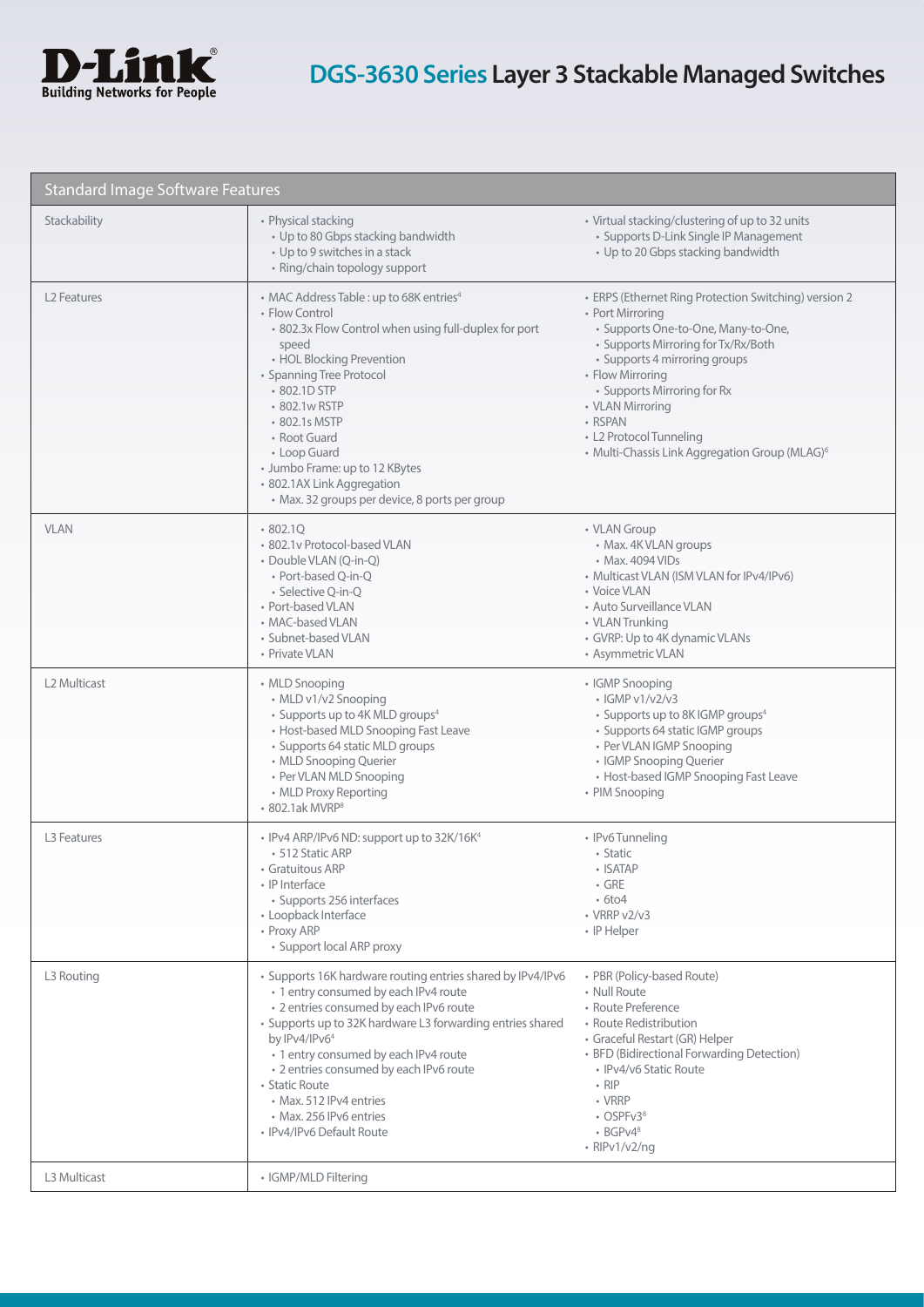

| Standard Image Software Features (Continued) |                                                                                                                                                                                                                                                                                                                                                                                                                                                                                                                                                                                                                          |                                                                                                                                                                                                                                                                                                                                                                                                            |
|----------------------------------------------|--------------------------------------------------------------------------------------------------------------------------------------------------------------------------------------------------------------------------------------------------------------------------------------------------------------------------------------------------------------------------------------------------------------------------------------------------------------------------------------------------------------------------------------------------------------------------------------------------------------------------|------------------------------------------------------------------------------------------------------------------------------------------------------------------------------------------------------------------------------------------------------------------------------------------------------------------------------------------------------------------------------------------------------------|
| QoS (Quality of Service)                     | 802.1p<br>· 8 queues per port<br>• Queue Handling<br>• Strict Priority (SP)<br>• Weighted Round Robin (WRR)<br>$\cdot$ Strict + WRR<br>• Weighted Deficit Round Robin (WDRR)<br>• Congestion Control<br>• Weighted Random Early Detection (WRED)<br>· 802.1Qbb Priority-based Flow Control (PFC) for 10 GbE<br>port<br>• Bandwidth Control<br>• Port-based (ingress/egress, min. granularity 8 Kb/s)<br>· Flow-based (ingress/egress, min. granularity 8 Kb/s)<br>• Per queue bandwidth control (min. granularity 8 Kb/s)<br>• Policy Map<br>• Remark 802.1p priority<br>• Remark IP precedence/DSCP<br>• Time based QoS | • CoS based on:<br>• Switch port<br>• Inner/outer 802.1p Priority<br>• Inner/outer VID<br>• MAC address<br>• Ether Type<br>• IP address<br>• ToS/IP Preference<br>$\cdot$ DSCP<br>• Protocol type<br>• TCP/UDP port<br>• IPv6 Traffic Class<br>• IPv6 Flow Label<br>• Three Color Marker<br>• trTCM<br>• srTCM                                                                                             |
| <b>ACL (Access Control List)</b>             | • ACL based on:<br>• 802.1p priority<br>$\cdot$ VID<br>• MAC address<br>• Ether Type<br>$\cdot$ LLC<br>• VLAN<br>• IP address<br>• IP preference/ToS<br>• DSCP mask<br>• Protocol type<br>• TCP/UDP port number<br>• IPv6 Traffic Class<br>• IPv6 Flow Label                                                                                                                                                                                                                                                                                                                                                             | • Max. ACL entries:<br>· Ingress (hardware entries): 4K<br>· Egress (hardware entries): 1K<br>• VLAN Access Map Numbers: 3K<br>• Time-based ACL                                                                                                                                                                                                                                                            |
| Green                                        | · Energy-Efficient Ethernet (EEE)<br>• Power saving by link status<br>• Power saving by cable length<br>• Time-based PoE (PoE models only)                                                                                                                                                                                                                                                                                                                                                                                                                                                                               | • Power saving by LED shut-off<br>• Power saving by port shut-off<br>• Power saving by system hibernation                                                                                                                                                                                                                                                                                                  |
| Security                                     | • Port Security<br>• Supports up to 12K MAC addresses per port/VLAN/<br>system<br>• Broadcast/Multicast/Unicast Storm Control<br>• D-Link Safeguard Engine<br>• DHCP Server Screening<br>• Dynamic ARP Inspection<br>• IP Source Guard<br>• DHCP Snooping<br>• IPv6 Snooping<br>• Dynamic ARP Inspection (DAI)<br>• DHCPv6 Guard<br>· IPv6 Route Advertisement (RA) Guard<br>• IPv6 ND Inspection<br>• Duplicate Address Detection (DAD)                                                                                                                                                                                 | • ARP Spoofing Prevention<br>• Max. 64 entries<br>• L3 Control Packet Filtering<br>• Unicast Reverse Path Forwarding (URPF)<br>• Traffic Segmentation<br>· SSL<br>• Supports TLS 1.0/1.1/1.2<br>• Supports IPv4/IPv6 access<br>• SSH<br>• Supports SSH v2<br>• Supports IPv4/IPv6 access<br>• Supports Server/Client<br>• BPDU Attack Prevention<br>• DOS Attack Prevention<br>• NetBIOS/NetBEUI filtering |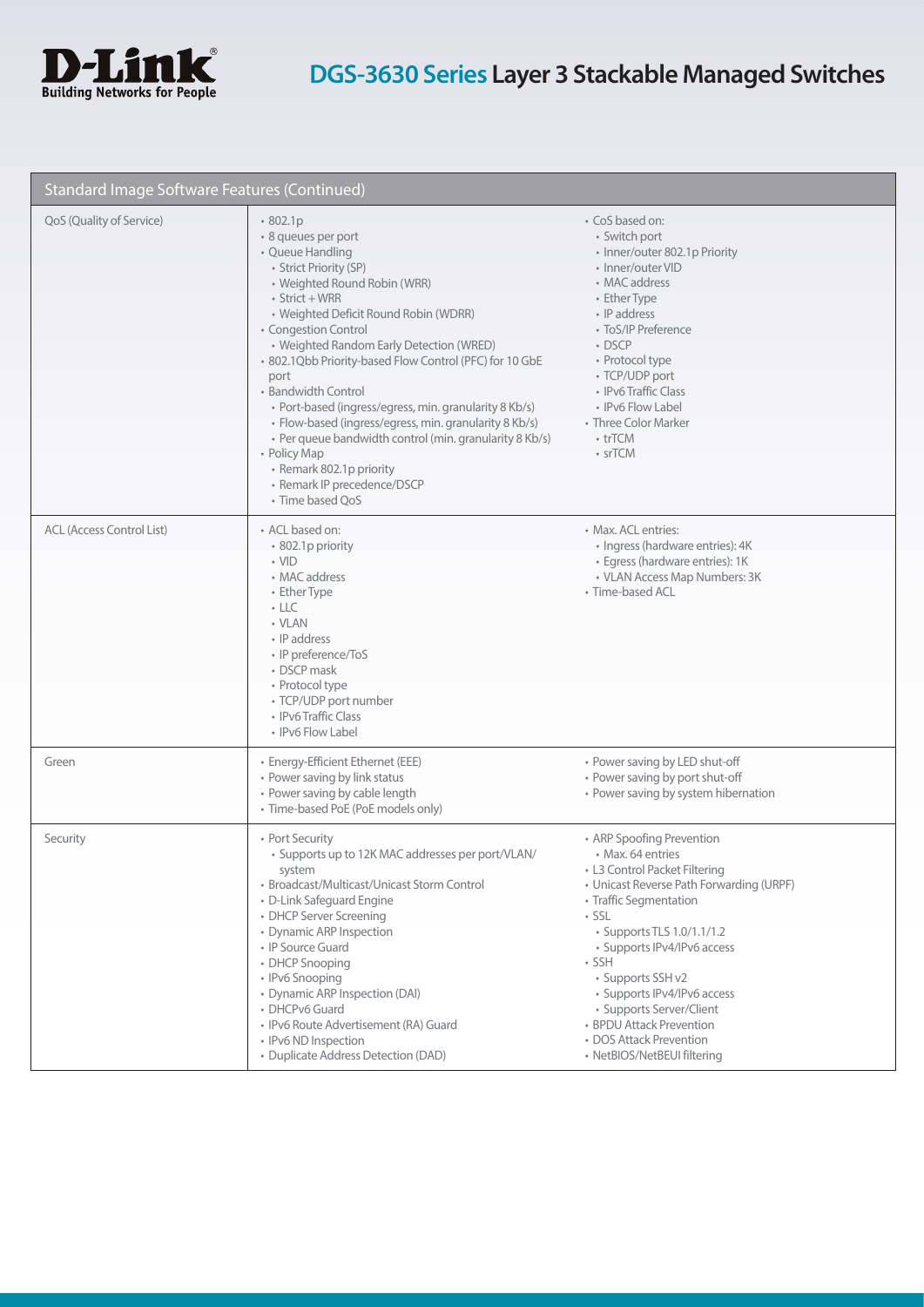

| Standard Image Software Features (Continued)         |                                                                                                                                                                                                                                                                                                                                                                                                                                                                                                                                                                                                                                                                                                                                                                                                                                             |                                                                                                                                                                                                                                                                                                                                                                                                                                                                                                                                                                                                                                                                                                                                            |
|------------------------------------------------------|---------------------------------------------------------------------------------------------------------------------------------------------------------------------------------------------------------------------------------------------------------------------------------------------------------------------------------------------------------------------------------------------------------------------------------------------------------------------------------------------------------------------------------------------------------------------------------------------------------------------------------------------------------------------------------------------------------------------------------------------------------------------------------------------------------------------------------------------|--------------------------------------------------------------------------------------------------------------------------------------------------------------------------------------------------------------------------------------------------------------------------------------------------------------------------------------------------------------------------------------------------------------------------------------------------------------------------------------------------------------------------------------------------------------------------------------------------------------------------------------------------------------------------------------------------------------------------------------------|
| AAA                                                  | • 802.1X Authentication<br>• Supports port/host-based access control<br>· Identity-driven Policy Assignment<br>• Dynamic VLAN Assignment<br>• Bandwidth Control Assignment<br>• ACL Assignment<br>• Web-based Access Control (WAC)<br>• Supports port/host-based access control<br>· Identity-driven Policy Assignment<br>• Dynamic VLAN Assignment<br>• Bandwidth Control Assignment<br>• ACL Assignment<br>• Support IPv4/IPv6 access<br>• Support HTTPS<br>• Compound Authentication                                                                                                                                                                                                                                                                                                                                                     | • MAC-based Access Control (MAC)<br>• Supports port/host-based access control<br>· Identity-driven Policy Assignment<br>• Dynamic VLAN Assignment<br>• Bandwidth Control Assignment<br>• ACL Assignment<br>• Guest VLAN<br>• Microsoft <sup>®</sup> NAP<br>· Support 802.1X NAP<br>• Support DHCP NAP<br>• Privilege Level for Management Access<br>• RAIDUS and TACACS+ Authentication<br>• Authentication Database Failover<br>• RADIUS/TACACS+ Accounting<br>• Japanese Web-based Access Control (JWAC) <sup>8</sup><br>• RADIUS Change of Authorization (CoA) <sup>8</sup><br>• RADIUS Filter Rule Attribute <sup>8</sup>                                                                                                              |
| OAM (Operations, Administration,<br>and Maintenance) | • Cable Diagnostics<br>· 802.3ah Ethernet Link OAM<br>• D-Link Unidirectional Link Detection (DULD)<br>• Dying Gasp                                                                                                                                                                                                                                                                                                                                                                                                                                                                                                                                                                                                                                                                                                                         | · 802.1ag Connectivity Fault Management (CFM)<br>• Y.1731 OAM<br>• Optical Transceiver Digital Diagnostic Monitoring (DDM)                                                                                                                                                                                                                                                                                                                                                                                                                                                                                                                                                                                                                 |
| Management                                           | $\cdot$ NTP $v3/v4$<br>• Precision Time Protocol (PTP)<br>• One-Step Clock<br>• Boundary Clock Mode<br>• Transparent Clock Mode<br>• Web-based GUI<br>• Support IPv4/IPv6 access<br>• Support SSL (HTTPS)<br>• Command Line Interface (CLI)<br>• Telnet Server for IPv4/IPv6 access<br>• Telnet Client for IPv4/IPv6<br>• SNMP<br>• Support v1/v2c/v3<br>• Support IPv4/IPv6 access<br>• SNMP Trap<br>• TFTP Client for IPv4/IPv6<br>• FTP Client for IPv4/IPv6<br>• IPv4 SFTP Server<br>$\cdot$ RCP<br>· System Log for IPv4/IPv6 Syslog Server<br>• SMTP<br>• RMONv1<br>• Supports 1, 2, 3, 9 groups<br>• RMONv2<br>• Supports ProbeConfig group<br>• OpenFlow <sup>7</sup><br>• Essential features of OpenFlow 1.3<br>· Single pipeline/flow table<br>· Switch mode: Pure/Hybrid<br>· Max flow rules: Pure Mode: 2048, Hybrid Mode: 1920 | • Command Logging<br>• LLDP/LLDP-MED<br>• D-Link Discover Protocol (DDP)<br>• DHCP Client option 12<br>• DHCP Auto-configuration<br>• DHCP Auto-image<br>• DHCP Relay option 60/61/62/18/37/125<br>• DHCP/DHCPv6 Local Relay<br>• DHCP Server<br>· Support IPv4/IPv6 address assignment<br>• DHCPv6 Prefix Delegation (PD)<br>• Multiple Images/ Multiple Configurations<br>• DNS Relay for IPv4/IPv6<br>• DNS Client for IPv4/IPv6<br>• Debug Command<br>• Password recovery/ encryption<br>• Ping/Traceroute for IPv4/IPv6<br>• Microsoft <sup>®</sup> Network Load Balancing (NLB)<br>· Switch Resource Management (SRM)<br>$\overline{\phantom{a}}$ sFlow<br>· D-Link License Management System (DLMS)<br>• PD Alive (PoE models only) |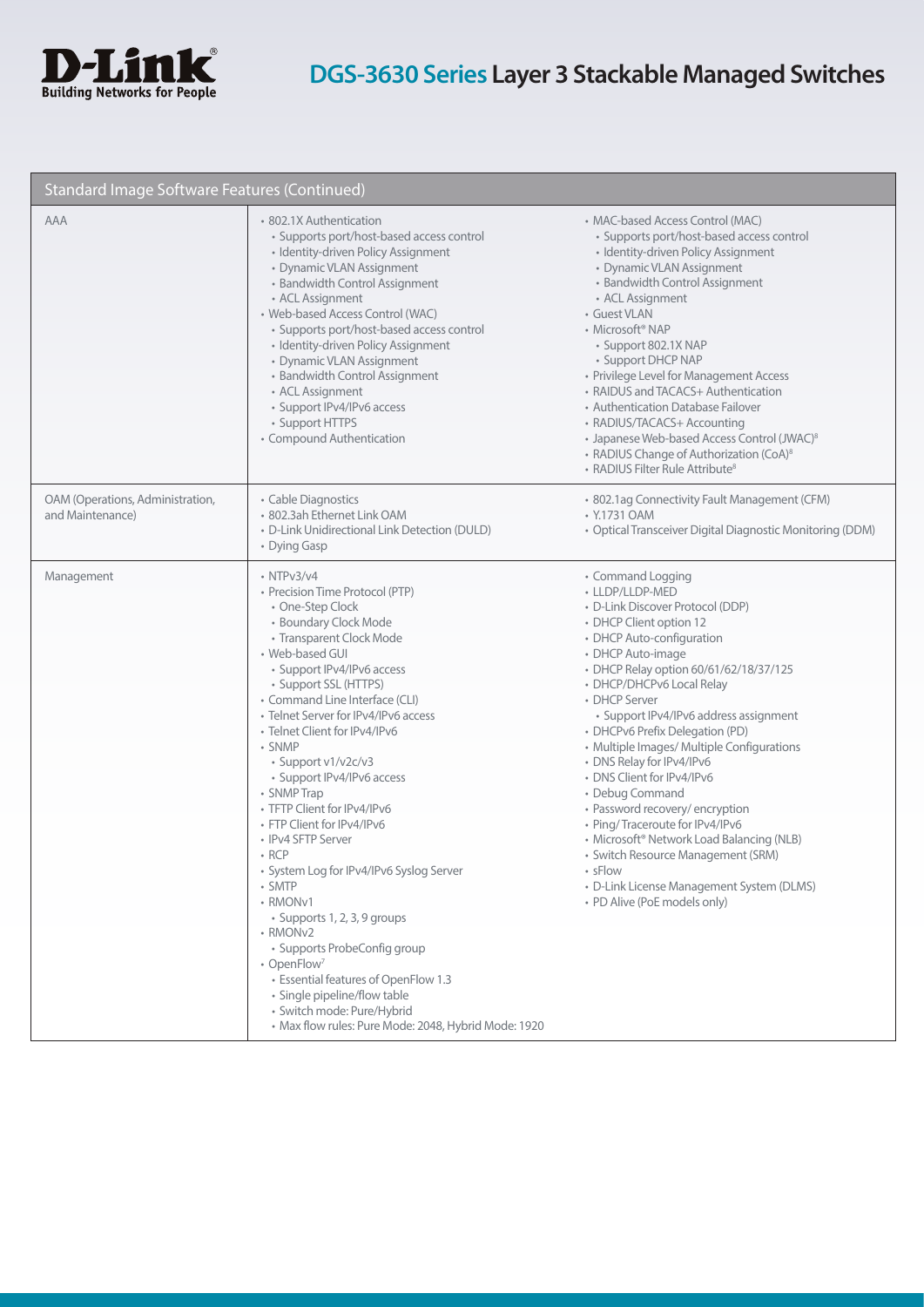

| Additional Enhanced Image (EI) Features |                                                                                                                                                                                                                                                                                                                                                                                                                                                                                                                                                                                                                                                                                                                                                                                                                                                                                                                                                                                                                                                                                                                                                                                  |                                                                                                                                                                                                                                                                                                                                                                                                                                                                                                                                                                                                                                                                                                                                                                                                                                                                                                                                                                                                                                                                                                                                                                                                                |
|-----------------------------------------|----------------------------------------------------------------------------------------------------------------------------------------------------------------------------------------------------------------------------------------------------------------------------------------------------------------------------------------------------------------------------------------------------------------------------------------------------------------------------------------------------------------------------------------------------------------------------------------------------------------------------------------------------------------------------------------------------------------------------------------------------------------------------------------------------------------------------------------------------------------------------------------------------------------------------------------------------------------------------------------------------------------------------------------------------------------------------------------------------------------------------------------------------------------------------------|----------------------------------------------------------------------------------------------------------------------------------------------------------------------------------------------------------------------------------------------------------------------------------------------------------------------------------------------------------------------------------------------------------------------------------------------------------------------------------------------------------------------------------------------------------------------------------------------------------------------------------------------------------------------------------------------------------------------------------------------------------------------------------------------------------------------------------------------------------------------------------------------------------------------------------------------------------------------------------------------------------------------------------------------------------------------------------------------------------------------------------------------------------------------------------------------------------------|
| <b>VLAN</b>                             | • Super VLAN                                                                                                                                                                                                                                                                                                                                                                                                                                                                                                                                                                                                                                                                                                                                                                                                                                                                                                                                                                                                                                                                                                                                                                     |                                                                                                                                                                                                                                                                                                                                                                                                                                                                                                                                                                                                                                                                                                                                                                                                                                                                                                                                                                                                                                                                                                                                                                                                                |
| L3 Routing                              | $\cdot$ BGP<br>$\cdot$ BGPv4/v4+<br>• 4bytes AS<br>• Text/MD5 for BGPv4<br>• VRF-Lite<br>• IPv4 Static Route<br>$\cdot$ RIPv1/v2<br>• OSPFv2<br>· BGPv4                                                                                                                                                                                                                                                                                                                                                                                                                                                                                                                                                                                                                                                                                                                                                                                                                                                                                                                                                                                                                          | • Bidirectional Forwarding Detection (BFD) for OSPF<br>• OSPF<br>$\cdot$ OSPF v2/v3<br>• OSPF passive interface<br>· Stub/NSSA area<br>• OSPF equal cost route<br>• Text/MD5 for OSPFv2                                                                                                                                                                                                                                                                                                                                                                                                                                                                                                                                                                                                                                                                                                                                                                                                                                                                                                                                                                                                                        |
| L3 Multicast                            | $\cdot$ IGMPv1/v2/v3<br>$\cdot$ MLDv1/v2<br>• IGMP/MLD Proxy<br>• DVMRPv3                                                                                                                                                                                                                                                                                                                                                                                                                                                                                                                                                                                                                                                                                                                                                                                                                                                                                                                                                                                                                                                                                                        | • PIM SDM (Sparse-Dense Mode)/SSM<br>• PIM-SM/DM for IPv4/IPv6<br>• SSM Mapping for IPv4/IPv6<br>• Multicast Source Discovery Protocol (MSDP)                                                                                                                                                                                                                                                                                                                                                                                                                                                                                                                                                                                                                                                                                                                                                                                                                                                                                                                                                                                                                                                                  |
| Additional MPLS Image (MI) Features     |                                                                                                                                                                                                                                                                                                                                                                                                                                                                                                                                                                                                                                                                                                                                                                                                                                                                                                                                                                                                                                                                                                                                                                                  |                                                                                                                                                                                                                                                                                                                                                                                                                                                                                                                                                                                                                                                                                                                                                                                                                                                                                                                                                                                                                                                                                                                                                                                                                |
| L3 Routing                              | $\cdot$ IS-IS v4/v6                                                                                                                                                                                                                                                                                                                                                                                                                                                                                                                                                                                                                                                                                                                                                                                                                                                                                                                                                                                                                                                                                                                                                              |                                                                                                                                                                                                                                                                                                                                                                                                                                                                                                                                                                                                                                                                                                                                                                                                                                                                                                                                                                                                                                                                                                                                                                                                                |
| <b>MPLS</b>                             | • Label Distribution Protocol (LDP)<br>• PHP (Penultimate hop popping)<br>• Virtual Private Wire Service (VPWS)<br>• Virtual Private LAN Service (VPLS)                                                                                                                                                                                                                                                                                                                                                                                                                                                                                                                                                                                                                                                                                                                                                                                                                                                                                                                                                                                                                          | • BGP/MPLS VPN<br>• Multiprotocol extensions for BGP4<br>• Virtual Routing Forwarding (VRF)<br>• LSP/VCCV/MPLS Ping/Traceroute                                                                                                                                                                                                                                                                                                                                                                                                                                                                                                                                                                                                                                                                                                                                                                                                                                                                                                                                                                                                                                                                                 |
| MIB/IETF Standards                      |                                                                                                                                                                                                                                                                                                                                                                                                                                                                                                                                                                                                                                                                                                                                                                                                                                                                                                                                                                                                                                                                                                                                                                                  |                                                                                                                                                                                                                                                                                                                                                                                                                                                                                                                                                                                                                                                                                                                                                                                                                                                                                                                                                                                                                                                                                                                                                                                                                |
|                                         | · RFC1065, RFC1066, RFC1155, RFC1156, RFC2578 MIB<br>Structure<br>• RFC1212 Concise MIB Definitions<br>• RFC1213 MIBII<br>• RFC1215 MIB Traps Convention<br>· RFC1493, RFC4188 Bridge MIB<br>· RFC1157, RFC2571, RFC2572, RFC2573, RFC2574, RFC2575,<br>RFC2576 SNMP MIB<br>· RFC1442, RFC1901, RFC1902, RFC1903, RFC1904, RFC1905,<br>RFC1906, RFC1907, RFC1908, RFC2578, RFC3418, RFC3636<br>SNMPv2 MIB<br>• RFC271, RFC1757, RFC2819 RMON MIB<br>• RFC2021 RMONv2 MIB<br>· RFC1398, RFC1643, RFC1650, RFC2358, RFC2665, RFC3635<br>Ether-like MIB<br>· RFC2668 802.3 MAU MIB<br>• RFC2674, RFC4363 802.1p MIB<br>• Interface Group MIB<br>• RFC2618 RADIUS Authentication Client MIB<br>• RFC4022 MIB for TCP<br>• RFC4113 MIB for UDP<br>· RFC2620 RADIUS Accounting Client MIB<br>• RFC2925 Ping & TRACEROUTE MIB<br>• TFTP uploads and downloads (D-Link MIB)<br>• Trap MIB (D-Link MIB)<br>• RFC4293 IPv6 MIB<br>• RFC4293 ICMPv6 MIB<br>• Entity MIB<br>• RIPv2 MIB<br>• OSPF MIB<br>• IPv4 Multicast Routing MIB<br>• PIM MIB for IPv4<br>• IP Forwarding Table MIB<br>• RFC4884 Extended ICMP to support Multi-Part Messages<br>· RFC4293 IPv6 SNMP Mgmt Interface MIB | • DDM MIB (D-Link MIB)<br>• Private MIB<br>• MIB for D-Link Zone Defense<br>• DDP MIB<br>• LLDP-MED MIB<br>• RFC791 IP<br>• RFC768 UDP<br>• RFC793 TCP<br>• RFC792 ICMPv4<br>• RFC2463, RFC4443 ICMPv6<br>• RFC826 ARP<br>• RFC1338, RFC1519 CIDR<br>· RFC2474, RFC3168, RFC3260 Definition of the DS Field in<br>the IPv4 and IPv6 Headers<br>· RFC1321, RFC2284, RFC2865, RFC2716, RFC1759, RFC3580,<br>RFC3748 Extensible Authentication Protocol (EAP)<br>• RFC2571 SNMP Framework<br>• RFC2572 SNMP Message Processing and Dispatching<br>• RFC2573 SNMP Applications<br>• RFC2574 User-based Security Model for SNMPv3<br>• RFC1981 Path MTU Discovery for IPv6<br>• RFC2460 IPv6<br>· RFC2461, RFC4861 Neighbor Discovery for IPv6<br>· RFC2462, RFC4862 IPv6 Stateless Address Auto-<br>configuration<br>• RFC2464 IPv6 over Ethernet and definition<br>• RFC2767 Dual Stack Hosts using the 'Bump-In-the-Stack'<br>Technology<br>· RFC3513, RFC4291 IPv6 Addressing Architecture<br>· RFC2893, RFC4213 IPv4/IPv6 dual stack function<br>• RFC3484 Default Address Selection for Internet Protocol<br>version 6<br>• PoE MIB<br>• RFC3621 Power Ethernet MIB<br>• RFC1583 OSPF Version 2 Compatibility |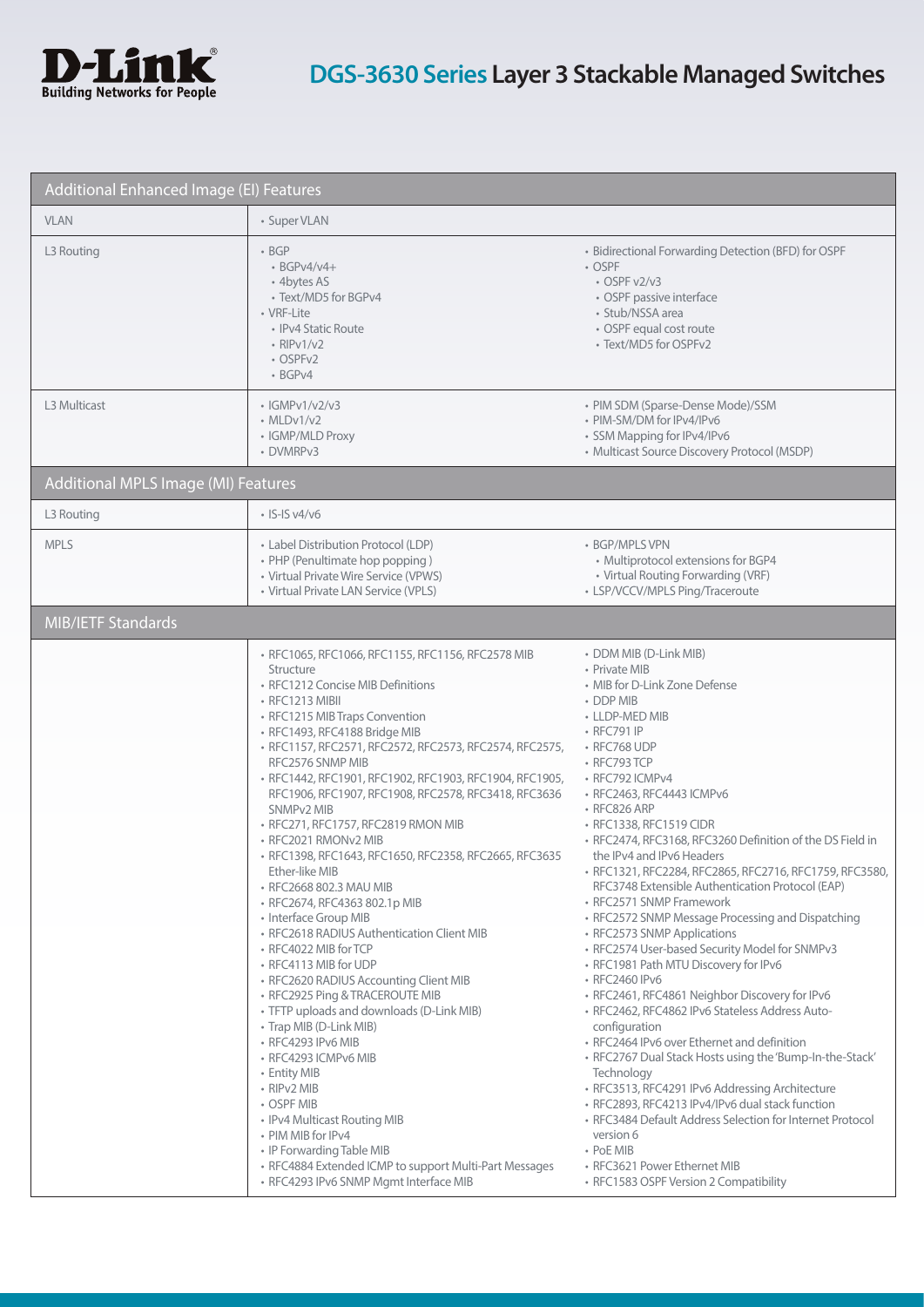

| <b>Ordering Information</b>      |                                                                                                                                                        |  |
|----------------------------------|--------------------------------------------------------------------------------------------------------------------------------------------------------|--|
| Part Number                      | Description                                                                                                                                            |  |
| DGS-3630-28SC/SI                 | 20 SFP ports + 4 Combo 10/100/1000BASE-T/SFP ports + 4 10 GbE SFP+ ports L3 Stackable Managed Switch with<br>Standard Image <sup>5</sup>               |  |
| DGS-3630-28SC/EI                 | 20 SFP ports + 4 Combo 10/100/1000BASE-T/SFP ports + 4 10 GbE SFP+ ports L3 Stackable Managed Switch with<br>Enhanced Image <sup>5</sup>               |  |
| DGS-3630-28SC/MI                 | 20 SFP ports + 4 Combo 10/100/1000BASE-T/SFP ports + 4 10 GbE SFP+ ports L3 Stackable Managed Switch with<br>MPLS Image <sup>5</sup>                   |  |
| DGS-3630-28TC/SI                 | 20 10/100/1000BASE-T ports + 4 Combo 10/100/1000BASE-T/SFP ports + 4 10 GbE SFP+ ports L3 Stackable Managed<br>Switch with Standard Image <sup>5</sup> |  |
| DGS-3630-28TC/EI                 | 20 10/100/1000BASE-T ports + 4 Combo 10/100/1000BASE-T/SFP ports + 4 10 GbE SFP+ ports L3 Stackable Managed<br>Switch with Enhanced Image <sup>5</sup> |  |
| DGS-3630-28TC/MI                 | 20 10/100/1000BASE-T ports + 4 Combo 10/100/1000BASE-T/SFP ports + 4 10 GbE SFP+ ports L3 Stackable Managed<br>Switch with MPLS Image <sup>5</sup>     |  |
| DGS-3630-52TC/SI                 | 44 10/100/1000BASE-T ports + 4 Combo 10/100/1000BASE-T/SFP ports + 4 10 GbE SFP+ ports L3 Stackable Managed<br>Switch with Standard Image <sup>5</sup> |  |
| DGS-3630-52TC/EI                 | 44 10/100/1000BASE-T ports + 4 Combo 10/100/1000BASE-T/SFP ports + 4 10 GbE SFP+ ports L3 Stackable Managed<br>Switch with Enhanced Image <sup>5</sup> |  |
| DGS-3630-52TC/MI                 | 44 10/100/1000BASE-T ports + 4 Combo 10/100/1000BASE-T/SFP ports + 4 10 GbE SFP+ ports L3 Stackable Managed<br>Switch with MPLS Image <sup>5</sup>     |  |
| DGS-3630-28PC/SI                 | 20 10/100/1000BASE-T PoE ports + 4 Combo 10/100/1000BASE-T PoE/SFP ports + 4 10 GbE SFP+ ports L3 Stackable<br>Managed Switch with Standard Image      |  |
| DGS-3630-28PC/EI                 | 20 10/100/1000BASE-T PoE ports + 4 Combo 10/100/1000BASE-T PoE/SFP ports + 4 10 GbE SFP+ ports L3 Stackable<br>Managed Switch with Enhanced Image      |  |
| DGS-3630-28PC/MI                 | 20 10/100/1000BASE-T PoE ports + 4 Combo 10/100/1000BASE-T PoE/SFP ports + 4 10 GbE SFP+ ports L3 Stackable<br>Managed Switch with MPLS Image          |  |
| DGS-3630-52PC/SI                 | 44 10/100/1000BASE-T PoE ports + 4 Combo 10/100/1000BASE-T PoE/SFP ports + 4 10 GbE SFP+ ports L3 Stackable<br>Managed Switch with Standard Image      |  |
| DGS-3630-52PC/EI                 | 44 10/100/1000BASE-T PoE ports + 4 Combo 10/100/1000BASE-T PoE/SFP ports + 4 10 GbE SFP+ ports L3 Stackable<br>Managed Switch with Enhanced Image      |  |
| DGS-3630-52PC/MI                 | 44 10/100/1000BASE-T PoE ports + 4 Combo 10/100/1000BASE-T PoE/SFP ports + 4 10 GbE SFP+ ports L3 Stackable<br>Managed Switch with MPLS Image          |  |
| <b>Optional License Upgrades</b> |                                                                                                                                                        |  |
| DGS-3630-28SC-SE-LIC             | DGS-3630-28SC Standard Image to Enhanced Image License                                                                                                 |  |
| DGS-3630-28SC-EM-LIC             | DGS-3630-28SC Enhanced Image to MPLS Image License                                                                                                     |  |
| DGS-3630-28SC-SM-LIC             | DGS-3630-28SC Standard Image to MPLS Image License                                                                                                     |  |
| DGS-3630-28TC-SE-LIC             | DGS-3630-28TC Standard Image to Enhanced Image License                                                                                                 |  |
| DGS-3630-28TC-EM-LIC             | DGS-3630-28TC Enhanced Image to MPLS Image License                                                                                                     |  |
| DGS-3630-28TC-SM-LIC             | DGS-3630-28TC Standard Image to MPLS Image License                                                                                                     |  |
| DGS-3630-52TC-SE-LIC             | DGS-3630-52TC Standard Image to Enhanced Image License                                                                                                 |  |
| DGS-3630-52TC-EM-LIC             | DGS-3630-52TC Enhanced Image to MPLS Image License                                                                                                     |  |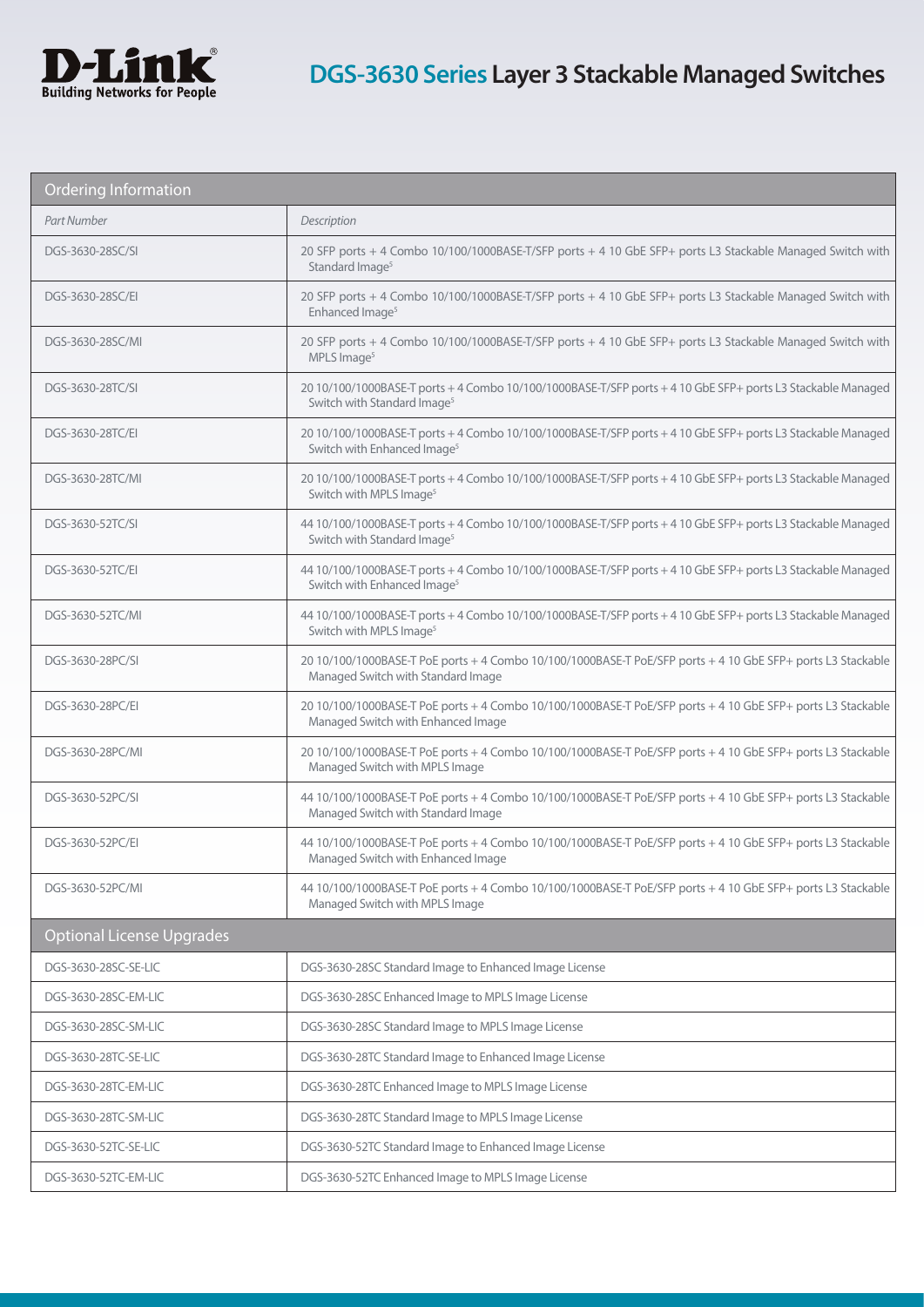

| DGS-3630-52TC-SM-LIC                   | DGS-3630-52TC Standard Image to MPLS Image License                                                           |
|----------------------------------------|--------------------------------------------------------------------------------------------------------------|
| DGS-3630-28PC-SE-LIC                   | DGS-3630-28PC Standard Image to Enhanced Image License                                                       |
| DGS-3630-28PC-EM-LIC                   | DGS-3630-28PC Enhanced Image to MPLS Image License                                                           |
| DGS-3630-28TC-SM-LIC                   | DGS-3630-28PC Standard Image to MPLS Image License                                                           |
| DGS-3630-52PC-SE-LIC                   | DGS-3630-52PC Standard Image to Enhanced Image                                                               |
| DGS-3630-52PC-EM-LIC                   | DGS-3630-52PC Enhanced Image to MPLS Image License                                                           |
| DGS-3630-52TC-SM-LIC                   | DGS-3630-52PC Standard Image to MPLS Image License                                                           |
| <b>Optional Management Software</b>    |                                                                                                              |
| DV-700-N25-LIC                         | D-View 7 - 25 Node License                                                                                   |
| DV-700-N50-LIC                         | D-View 7 - 50 Node License                                                                                   |
| DV-700-N100-LIC                        | D-View 7 - 100 Node License                                                                                  |
| DV-700-N250-LIC                        | D-View 7 - 250 Node License                                                                                  |
| DV-700-N500-LIC                        | D-View 7 - 500 Node License                                                                                  |
| DV-700-N1000-LIC                       | D-View 7 - 1000 Node License                                                                                 |
| DV-700-P5-LIC                          | D-View 7 - 5 Probe License                                                                                   |
| DV-700-P10-LIC                         | D-View 7 - 10 Probe License                                                                                  |
| DV-700-P25-LIC                         | D-View 7 - 25 Probe License                                                                                  |
| DV-700-P50-LIC                         | D-View 7 - 50 Probe License                                                                                  |
| DV-700-P100-LIC                        | D-View 7 - 100 Probe License                                                                                 |
|                                        |                                                                                                              |
| Optional 10 Gbe SFP+ Transceivers      |                                                                                                              |
| <b>DEM-431XT</b>                       | 10GBASE-SR Multi-mode, OM1:33M/OM2:82M/OM3:300M (w/o DDM)                                                    |
| DEM-432XT                              | 10GBASE-LR Single-mode, 10 km (w/o DDM)                                                                      |
| <b>DEM-433XT</b>                       | 10GBASE-ER Single-mode, 40 km (w/o DDM)                                                                      |
| DEM-434XT                              | 10GBASE-ZR Single-mode, 80 km (w/o DDM)                                                                      |
| DEM-436XT-BXD                          | 10GBASE-LR Single-mode, 20 km (TX-1330/RX-1270 nm) (w/o DDM)                                                 |
| DEM-436XT-BXU                          | 10GBASE-LR Single-mode, 20 km (TX-1270/RX-1310 nm) (w/o DDM)                                                 |
| <b>Optional 1 Gbe SFP Transceivers</b> |                                                                                                              |
| DGS-712                                | 1000BASE-T Copper SFP Transceiver                                                                            |
| <b>DEM-210</b>                         | 100BASE-FX Single-mode, 15 km                                                                                |
| DEM-302S-LX                            | 1000BASE-LX Single-mode, 2 km                                                                                |
| DEM-310GT                              | 1000BASE-LX Single-mode, 10 km                                                                               |
| DEM-311GT                              | 1000BASE-SX Multi-mode, 550 m                                                                                |
| <b>DEM-312GT2</b>                      | 1000BASE-SX Multi-mode, 2 km                                                                                 |
| DEM-314GT                              | 1000BASE-LHX Single-mode, 50 km                                                                              |
| DEM-315GT                              | 1000BASE-ZX Single-mode, 80 km                                                                               |
| <b>DEM-220T</b>                        | 100BASE-BX-D Single-mode, 20 km (TX-1550/RX-1310 nm)<br>100BASE-BX-U Single-mode, 20 km (TX-1310/RX-1550 nm) |